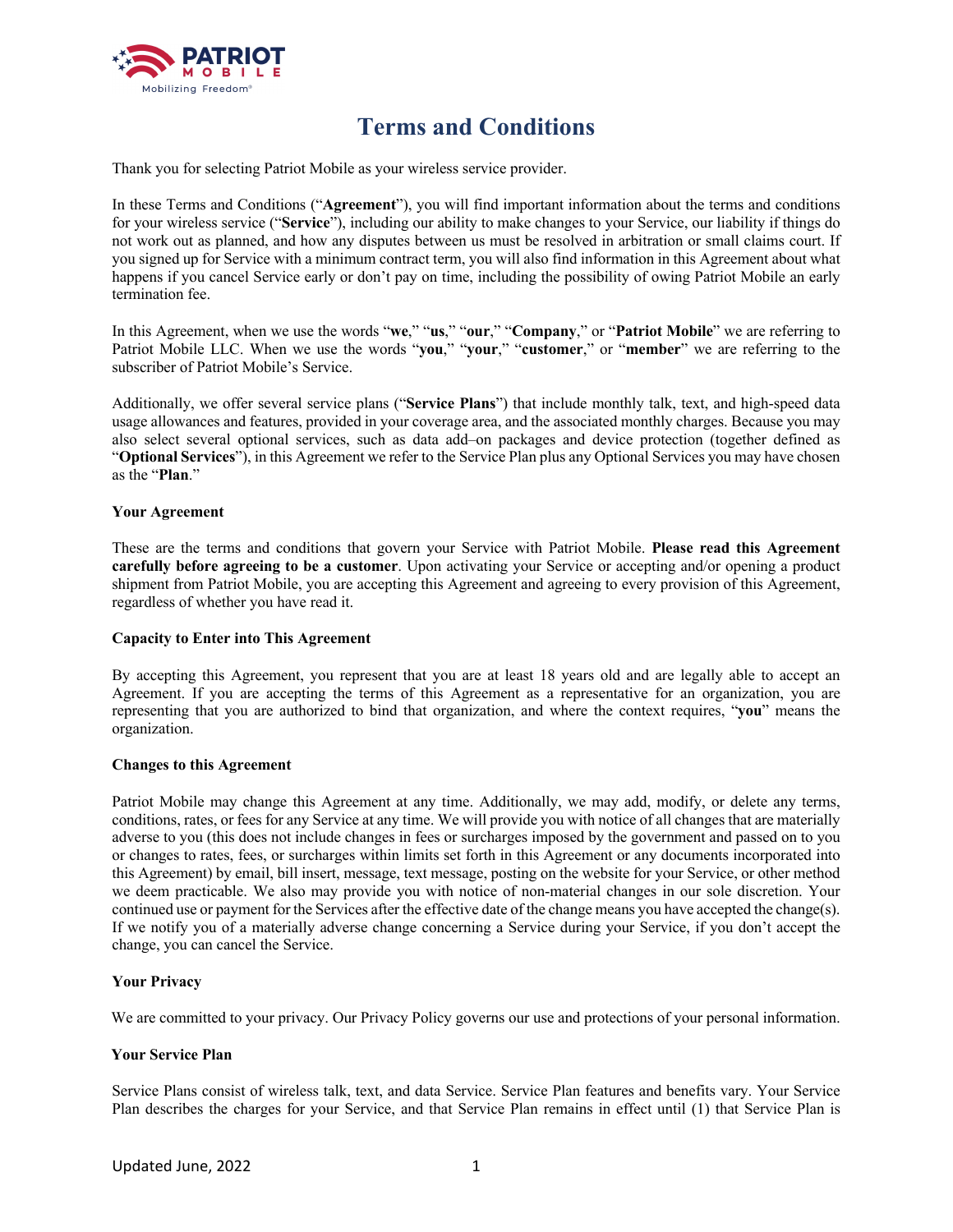

changed, (2) you switch to a different Service Plan, or (3) your Service is terminated.

## **Our Provision of Service to You**

Please note that some Services may not be available or may operate differently in some locations. Your purchase of devices or other equipment from us is not a guarantee of Service. We reserve the right to decline to provide you with Service for any lawful reason. Usage must be in line with usual and customary usage or can be terminated immediately.

#### **Our Use of Wireless Service on Other Wireless Carrier Networks**

Patriot Mobile has agreements with other wireless carriers that allow you to use your Service outside of Patriot Mobile's owned and operated wireless network. Within the U.S. and certain U.S. territories, the use of other carrier networks is referred to as domestic roaming or off-net usage. Use of other carrier networks while traveling internationally is called international roaming or off-net usage. Both off-net usage and roaming are dependent upon the agreements we have at any given time with other wireless carriers, and the network technology, frequencies, and functionality of those networks. Availability, quality of coverage, and speed of Service for off-net usage and roaming are not guaranteed and may be changed without notice. Patriot Mobile may also reduce speeds (to 2G or other speeds) or suspend wireless data Service for off-net and roaming at any time without notice and without regard to the amount of data you have consumed during the billing period. For further details, see the International Calling section, below.

## **Patriot Mobile Service**

Wireless devices use radio transmissions, so, unfortunately, you cannot get Service if your device is not in range of a transmission signal. Please be aware that even within your coverage area, many things can affect the availability and quality of your Service, including network capacity, your device, terrain, buildings, foliage, and weather. Your device will not accept the Services of any mobile provider other than Patriot Mobile unless you have altered your device to receive such Services. Our unlimited voice Services are provided only within the United States for live dialog between two or more individuals.

#### **Data Services**

To access the Internet or check email using your mobile device ("**Data Services**"), you will need a data-compatible device. The type of Data Services available depends on your device.

When you browse the Internet, you are charged based on the amount of data transferred (e.g., KB, MB). Your use of Data Services is subject to any memory, storage, or other equipment limitation. We do not guarantee access to Data Services or uninterrupted browsing. Domestic Data Services may not be available when you are roaming off the network internationally.

Your purchase of goods, content, and Services (including subscription plans) from other companies ("**Mobile Content**") is at your own risk. You are responsible for all Mobile Content purchases that you make with any device assigned to your account. If your device needs to be replaced, you may need to download and purchase any previously downloaded items again. Note that ringtones and graphics are protected, copyrighted materials, and may only be used for individual, personal use. You may not copy, transfer, or distribute ringtones or graphics without the content owner's prior written consent.

#### **Text Messaging**

Your Service Plan sets forth charges for incoming and outgoing text messages. We bill international text messaging at international text rates. You may restrict SMS-based Mobile Content purchases by calling Member Services at (877) 367-7524 and requesting a text messaging block.

# **Your Number**

You may be able to take, or "port", your wireless device number, also known as an MDN ("**Number**"), to another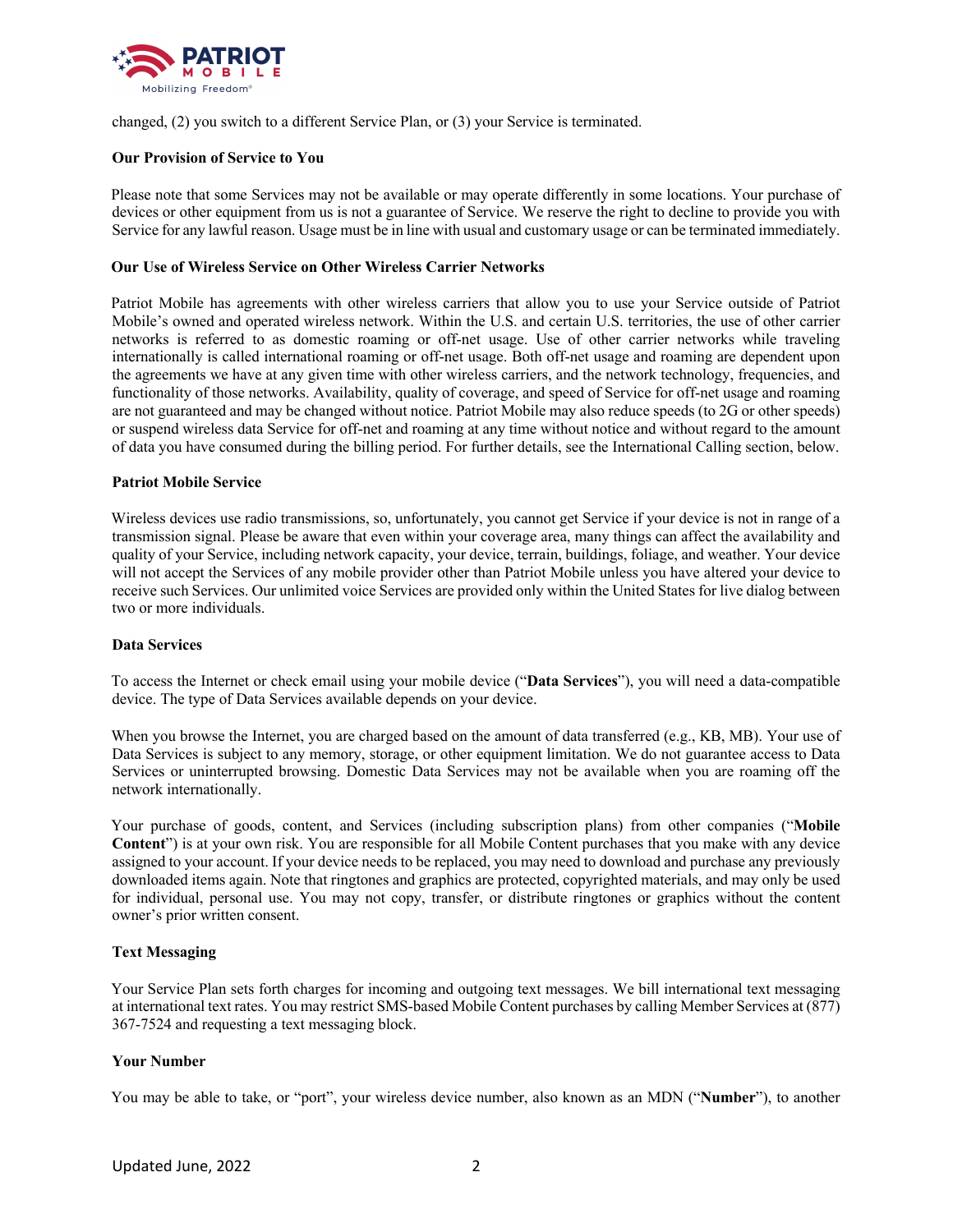

carrier. If you port your Number from Patriot Mobile, we will treat the request as though you asked us to cancel your Service for that Number. After the porting is completed, you will not be able to use our Service for that Number, but you will remain responsible for all fees and charges through the end of that billing cycle, just like any other cancellation.

Except as required by law, you do not have any rights to your Number, except for any right you may have to port it. Your Number may not be programmed into any device or other equipment, transferred or duplicated to any device or other equipment other than that authorized by us or in accordance with the FCC's number porting rules. Additionally, you are unable to transfer the Number to any other person or entity. Please be aware that your Number may change upon area code changes, or other circumstances, outside our control.

PATRIOT MOBILE MAKES NO REPRESENTATIONS AS TO YOUR ABILITY TO PORT YOUR NUMBER SHOULD YOU CANCEL SERVICE WITH PATRIOT MOBILE OR PATRIOT MOBILE TERMINATES YOUR SERVICE FOR ANY REASON, INCLUDING FOR NON-PAYMENT OF CHARGES. YOU BEAR THE SOLE RISK OF NOT BEING ABLE TO PORT YOUR NUMBER. PATRIOT MOBILE SHALL HAVE NO LIABILITY WHATSOEVER FOR ANY LOSSES, CLAIMS, OR DAMAGES, WHETHER IN CONTRACT, TORT, OR OTHERWISE RELATING TO YOU NOT BEING ABLE TO PORT YOUR NUMBER.

## **Changing Your Service Plan**

You can change your Service Plan, at the end of any billing cycle, by contacting Member Services at (877) 367-7524.

Changes are effective at the start of your next full billing cycle unless we specify otherwise at the time you request the change. If you change or add a different Service Plan or Service feature and the change is effective prior to the start of your next full billing cycle, we will invoice you a prorated amount for the period during the previous billing cycle that the new Service Plan or Service feature was effective.

#### **Activation Period**

By completing your order, you are agreeing to activate your Patriot Mobile service within 7 calendar days from the date you receive your new Subscriber Identity Module ("**SIM**") card and/or device. We will provide you with porting instructions, an easy-to-use self-activation tool, and personal customer service to help you get activated. You have 7 days after delivery to complete activation, at which point we will begin billing (on day 7).

# **Service Period**

With Patriot Mobile Service you agree to subscribe to a line of Service either on a month–to–month basis or for a minimum contract term.

A minimum contract term will be required for: 1) Contract Buy-Out from your previous carrier (as described below); or 2) promotions and Service Plans Patriot Mobile may offer that requires a minimum contract term. If you have agreed to subscribe to a minimum contract term, you agree to remain an active member on a Service Plan (talk  $\&$  text or talk, text, & data) for the duration of the contract term. If your Service is suspended due to non-payment, that time does not count toward completing your contract term. Once you have completed your contract term, you will become a member on a month–to–month basis for that line of Service.

#### **Your Patriot Mobile Account and Account Access**

You may need to set up one or more accounts ("**Account**") in order to purchase or use products and Patriot Mobile Services. You are responsible for ensuring that any information you provide us in connection with your Patriot Mobile Accounts, including contact information and billing information, is accurate and remains current.

You are responsible for any activity that occurs on or through your Patriot Mobile Accounts. We do not guarantee the security of your Accounts, so please ensure that your credentials for accessing or using your Accounts, such as your passwords, personal identification numbers, social security number, or other personal information are secure. If you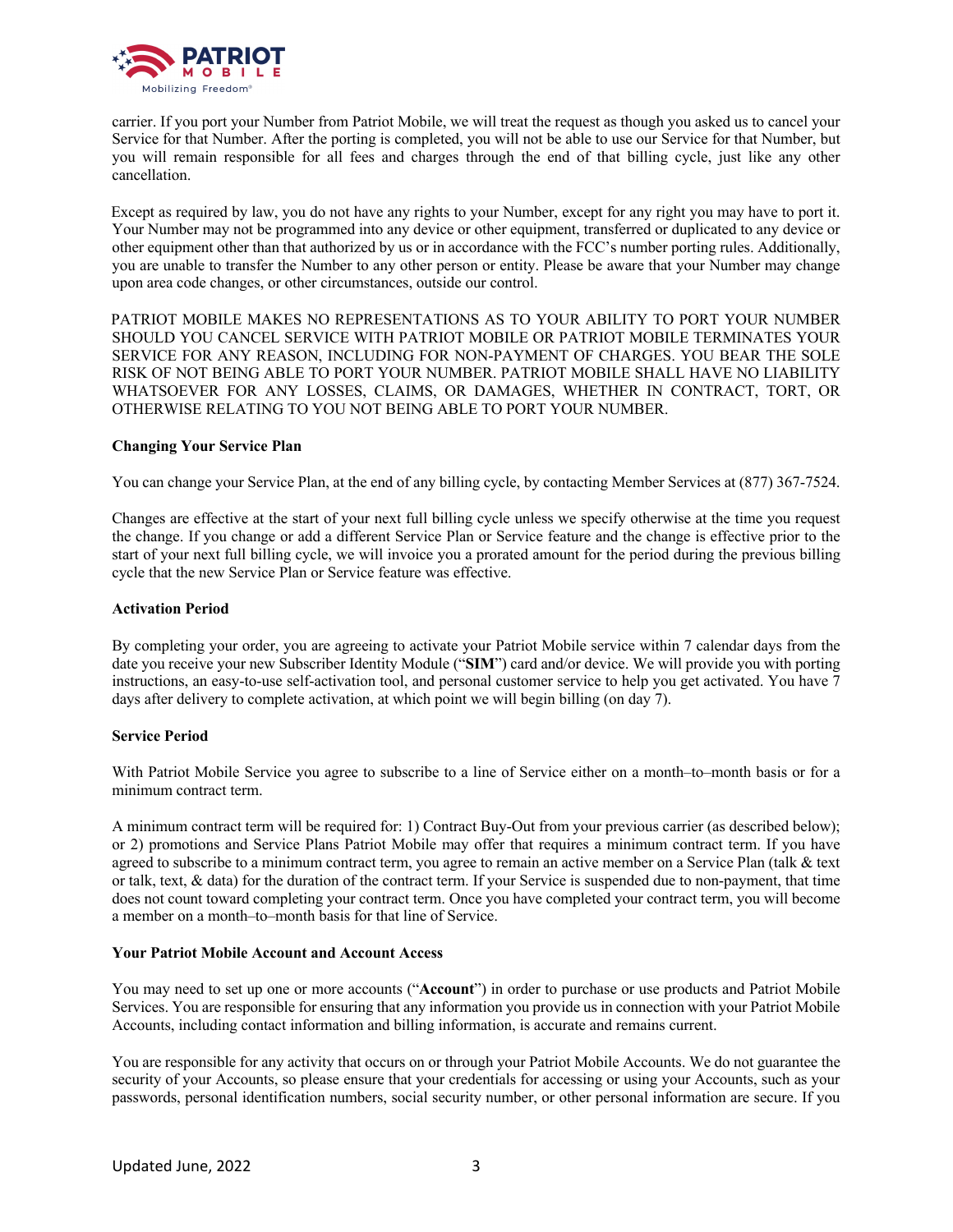

learn of any unauthorized use of your Account, please contact Member Services immediately at (877) 367-7524.

You may be able to authorize designated individuals (such as family members) to act on your behalf in managing your Patriot Mobile Accounts, including changing or adding to your Services ("**Authorized Users**"). You are responsible for all actions and changes made by such Authorized Users, including purchases of products and additional Services. Further, you expressly authorize us to provide information about and make changes to your Accounts (as well as to perform any credit checks on you that we deem appropriate to implement the changes or respond to questions) upon the direction of any person who provides information sufficient to identify you, even if this person has not been designated as an Authorized User. In addition, you agree that all users of your Services, regardless of whether designated as Authorized Users (and including minors), are subject to the limitations and obligations of this Agreement, including its arbitration provision and privacy policy. It is your duty to inform them of their limitations and obligations and to make this Agreement available to them.

# **Credit Verification**

By applying for or using certain Patriot Mobile Services, you are giving us permission to obtain your credit information from consumer credit reporting agencies at any time and for any reason, including because of questions from, or Account changes made by, Authorized Users or persons who provide information we deem sufficient to identify you. We also may share information about your credit with Patriot Mobile affiliates, assignees, successors and service providers at any time and for any reason.

# **Early Termination Fee**

If you agree to a minimum contract term for a line of Service and cancel that line prior to the end of your term, your early termination fee will be \$250 ("**Early Termination Fee**"). The Early Termination Fee is not a penalty, but rather is an alternative means for you to perform your obligations under the Agreement that partially compensates us for concessions we made to you in exchange for your agreement to a minimum term contract including, but not limited to, promotional discounts you received when you signed up for the Service.

*Please note that the \$250 Early Termination Fee applies to each line of Service. If, for example, you have 3 lines of Service on your Service Plan with a minimum contract term and cancel all three lines, your early termination fee will be \$750.*

# **Contract Buy-Out**

Patriot Mobile offers its potential Members the opportunity for a "**Contract Buy-Out**" to ease the financial obligation with their current provider as they terminate their Service and switch to Patriot Mobile. The Contract Buy-Out program offers a credit to your Patriot Mobile account of up to \$500 per line (a maximum of 3 lines). The Contract Buy-Out program applies to the cost of any remaining payments on a device purchased from your current Service provider and early termination fees charged by your current service provider. Charges, such as taxes, monthly recurring charges, and other fees do not qualify for the Contract Buy-Out program.

To be eligible for this program, you must:

- Agree to remain an active member on a talk, text, and data plan for 24 consecutive months. Plans consisting of data only, or talk and text only do not qualify:
- Have activated Service with Patriot Mobile for at least 30 days, and must have at least one successful automatic payment transaction processed through AutoPay completed: and
- Provide a copy of your itemized final bill to cbobusiness@patriotmobile.com within 90 days of activation.

**For the avoidance of doubt, under no circumstances will the Contract Buy-Out credit be payable to you prior to the expiration of the 14-Day Trial Period (as defined below) and any obligations of Patriot Mobile relating to such credit shall not vest until all of the eligibility requirements have been satisfied.**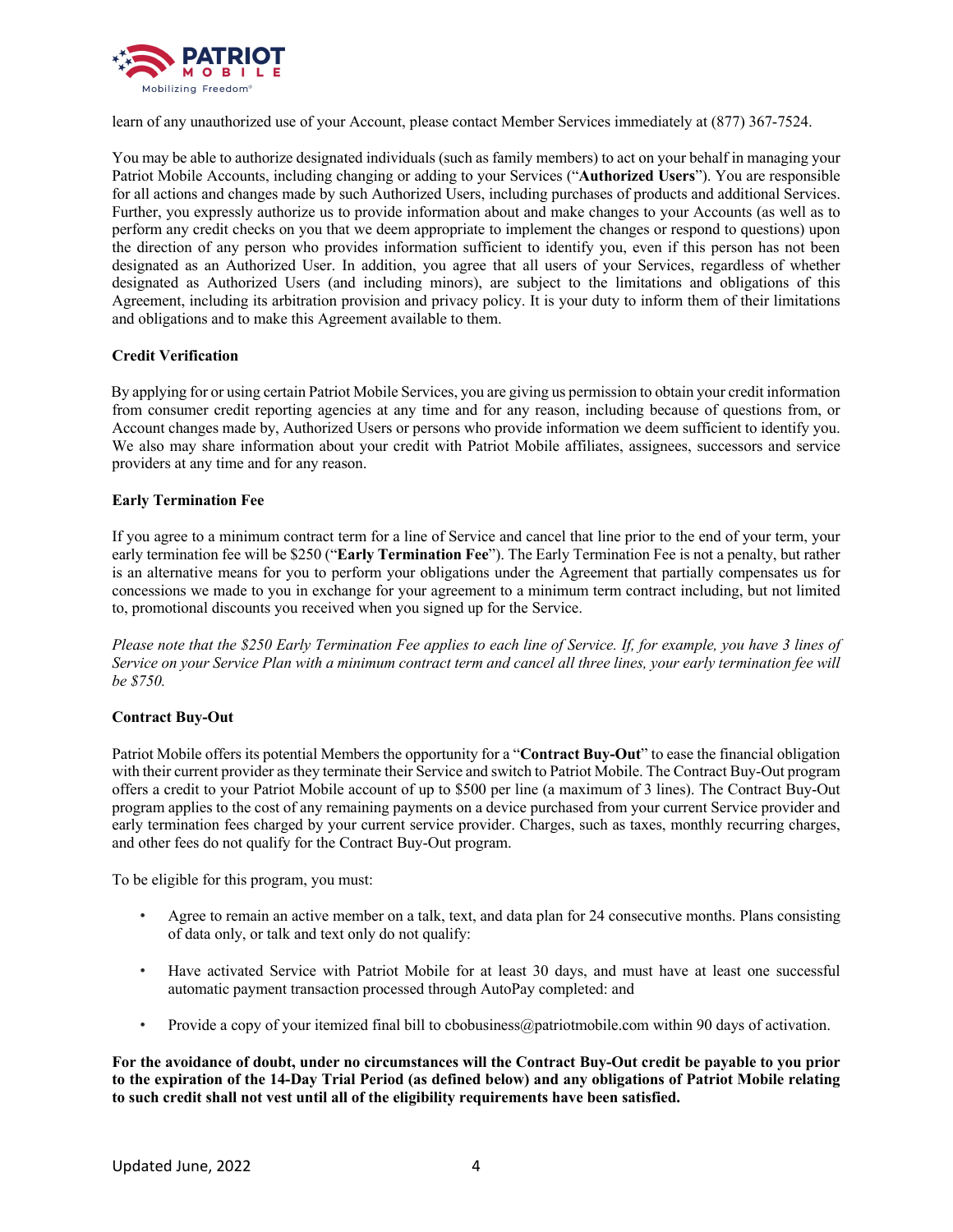

The final bill from your prior carrier must show:

- Your name and address (must match your Patriot Mobile account name and address);
- The telephone number the early termination fee and/or device payoff was associated with and that is currently active with Patriot Mobile; and
- Your payment of the early termination fee and device pay-off.

This offer expires 90 days after activation. If you do not complete your 24-month Service contract term, the amount of your Contract Buy-Out credit will be charged to your credit card/debit card and an Early Termination Fee will apply.

# **Member Loyalty Device Discount**

Members having maintained an account in good standing for 18 consecutive months will earn a Member Loyalty Device Discount ("**MLDD**"). The MLDD provides a **20%** discount (**up to \$150**) off the Retail Price of a single device purchased from Patriot Mobile. This discount may be applied to an outright purchase. The MLDD only applies to device purchases.

One MLDD is earned for each line after that line has been active for 18 months and the account has remained in good standing. The device purchased with an MLDD must be for use with either (1) an existing line or (2) a new line of Service with Patriot Mobile on an existing account. Patriot Mobile reserves the right to limit, modify, or discontinue the MLDD at any time.

The MLDD program can only be utilized once every 18 months per line with a maximum of 2 lines per account per year.

# **Your Wireless Device**

Your wireless device must comply with Federal Communications Commission regulations, be certified for use on the Patriot Mobile network, and be compatible with your Service. When you activate a Service that uses a SIM card, you agree that Patriot Mobile owns the intellectual property and software in the SIM card and that we may change the software or other data in the SIM card remotely and without notice. Additionally, we may utilize any SIM card capacity for administrative, network, business, and commercial purposes. If you bought a wireless device from Patriot Mobile and you want to reprogram it for use with another wireless network, please note that your wireless device may not work with another wireless network, or the other wireless provider may not accept your wireless device on its network.

You acknowledge that, except as required by law, you shall acquire no proprietary interest in the SIM card assigned by Patriot Mobile for your use. You acknowledge that any intellectual property or software in the SIM not provided by Patriot Mobile or you is the property of the supplier of services to Patriot Mobile, and such supplier may change or update the software or other data in the SIM card or the software in your device over the air and utilize any capacity in the SIM card for administrative, network, business, and/or commercial purposes. The supplier of services to Patriot Mobile shall have no liability whatsoever for your losses, claims, or damages for any cause whatsoever, including but not limited to any failure or disruption of the Service provided hereunder, regardless of the form of action, whether in contract, tort, or otherwise. Patriot Mobile shall not be deemed a third-party beneficiary of any contract between Patriot Mobile and Patriot Mobile's supplier of services.

# **14-Day Trial Period and 14-Day Device Return Policy**

You have 14 days from the date you either (a) accepted your product shipment, which may include a device or SIM card, or (b) activated your line, whichever is earlier, to choose to continue or cancel your Service Plan and/or return your purchased device ("**14-day Trial Period**"). If you cancel both your Service Plan **and** return your purchased device within the 14-day Trial Period, Patriot Mobile will refund your activation fee and purchase price of the device you made, unless you secured third party financing for your device, in which case, we will return the funds to the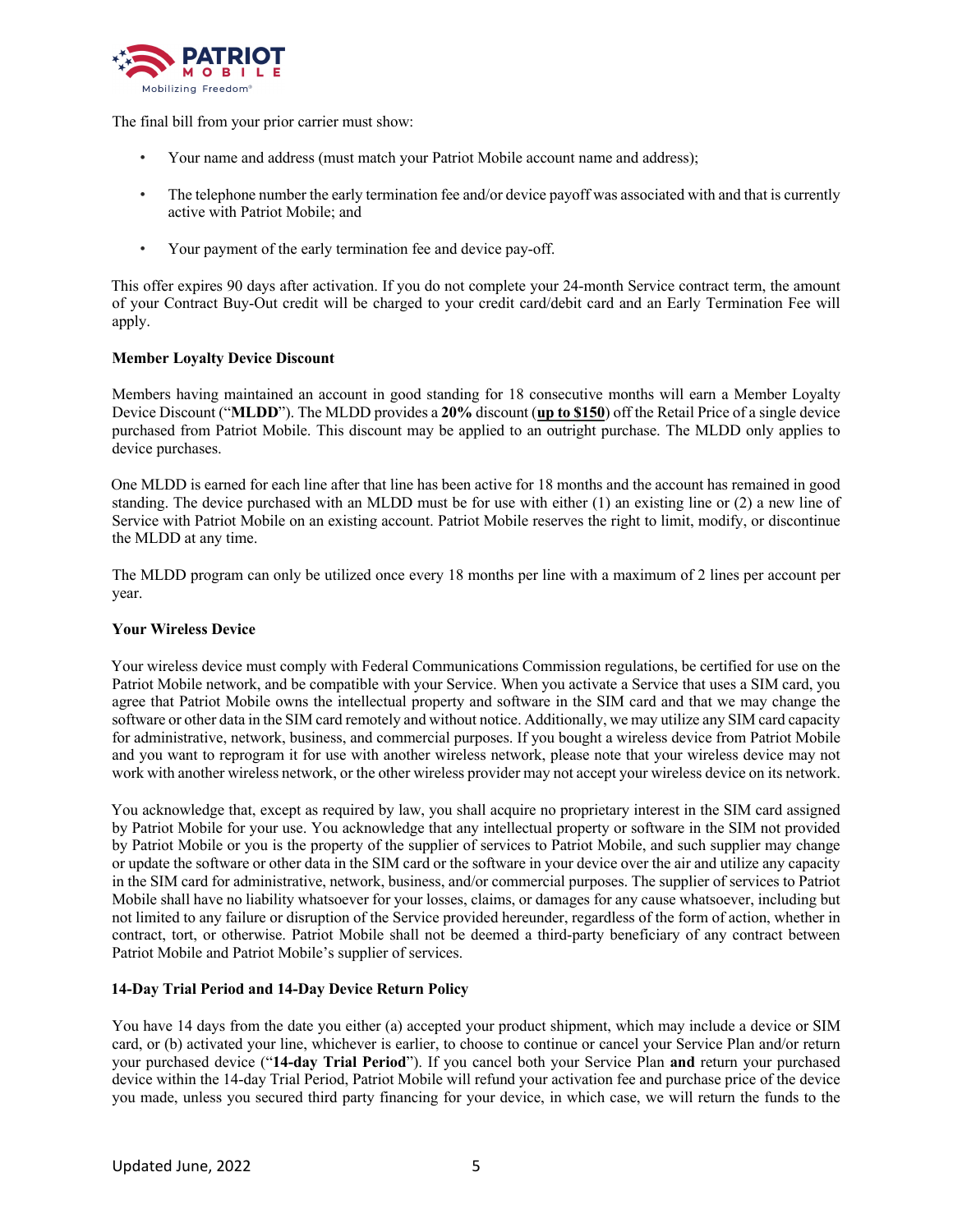

third-party lender. If only returning your purchased device within the 14-day Trial Period, Patriot Mobile will refund your activation fee for the purchased device and the portion of advanced payments or deposits that were required as a condition to your eligibility for a device promotion of device installment plan. If returning a device purchased from Patriot Mobile, the device must be returned as specified below and is subject to a **\$35** restocking fee. The 14-Day Trial Period may only be utilized once per line as to any Service Plan and once per line every 12 months as to any purchased device.

With respect to any device you received from Patriot Mobile during the 14-day Trial Period, you may elect to do one of the following during the 14-Day Trial Period (collectively, referred to as "**14-day Trial Period Rights**"):

- 1. Cancel your Service but keep the device subject to paying the remaining balance on the device before the end of the 14-Day Trial Period;
- 2. Return the device for a refund subject to the Device Return or Exchange Conditions below; or
- 3. Exchange the device subject to the Device Return or Exchange Conditions below.

## **Device Return or Exchange Conditions**

You must contact Member Services at (877) 367-7524 to let them know which of the 14-day Trial Period Rights you wish to exercise.

To the extent you wish to return or exchange your device, you will be sent a pre-addressed postage-paid return label by email. The device must be shipped within **five (5) days** of receiving the label; otherwise, the device's remaining cost will be charged along with any applicable Early Termination Fee.

Devices must be returned in the following condition:

- Be returned in like-new condition in the original box with all accessories;
- All personal content MUST be erased;
- Passcodes must be disabled, and the device must be UNLOCKED;
- iPhones must have the "Find My iPhone" feature removed;
- Android devices must have the Google account removed;
- Be able to power on/off;
- Have a working battery;
- Have an intact functioning screen and glass must be free of cracks or breaks;
- Have intact charging port and headphone jack; and
- Have no water damage.

Returned devices will be examined and dispositioned, resulting in either a full refund, partial refund, or no refund.

If exchanging a device, once the first device has been verified as shipped back to Patriot Mobile, then another device can be shipped. A device exchange will include a **\$35.00** restocking fee. A defective device return, and replacement will not include the restocking fee.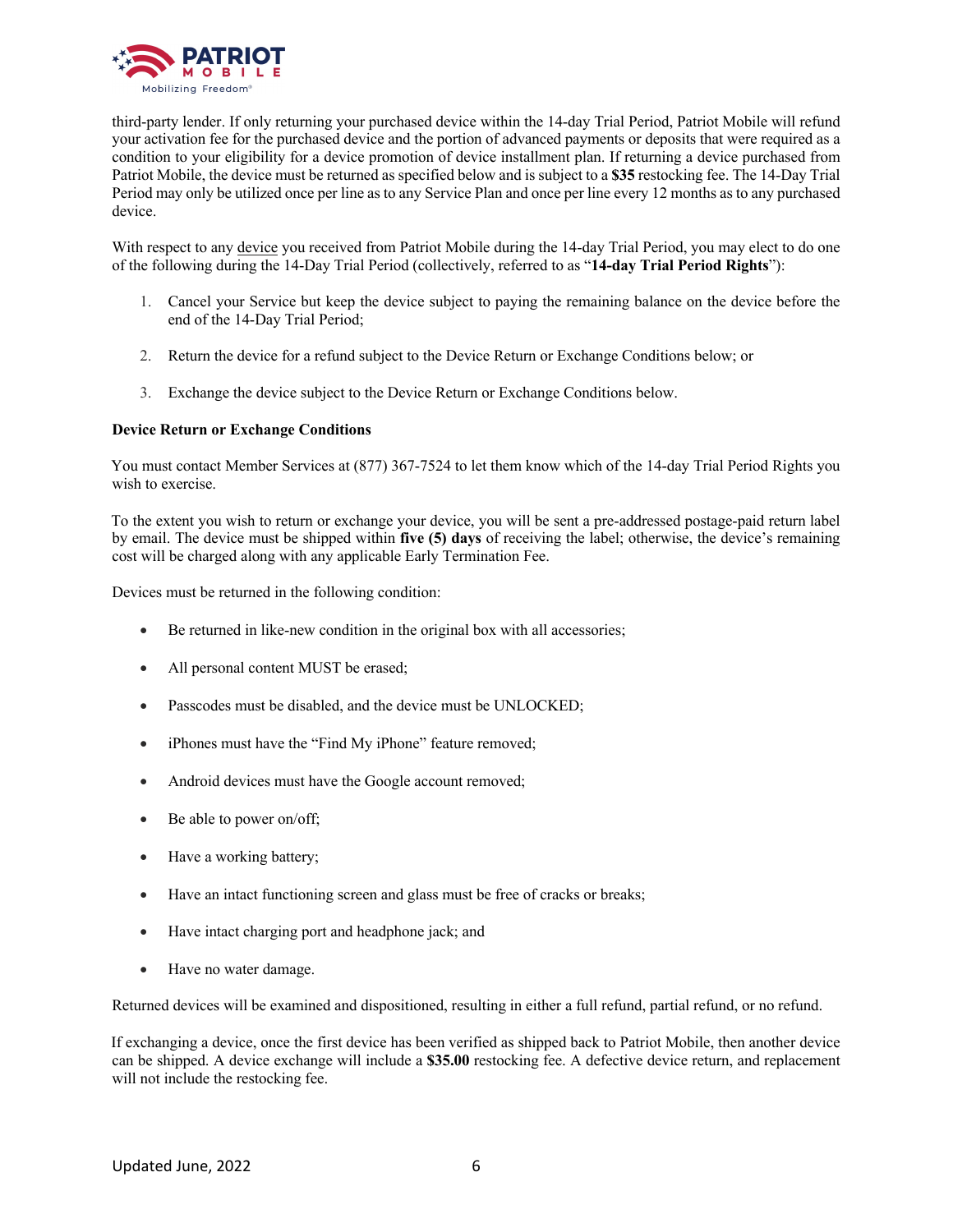

# **Bring Your Own Device**

For your device to be eligible, it must be a compatible device without a lock on your device from your current carrier ("**Carrier Lock**"). Carrier Locks may be in place if you still owe money to the carrier from whom you purchased your device.

For Patriot Mobile to activate your current device with your Number on the Patriot Mobile network, we will need the current account number and PIN where you had cellular service prior to activating with Patriot Mobile. If you have a balance due to your current carrier, you may not be able to port your existing number until that balance is paid in full.

# **Roaming**

All domestic data, roaming, and in-network charges are included in your Patriot Mobile plan. You will not receive roaming charges. However, excessive roaming may result in your ability to roam being blocked by Patriot Mobile.

# **Caller ID**

If you do not want people you call to see the number assigned to your device, you must call Member Services at (877) 367**-**7524 for information about automatic Caller ID blocking. You may block the number assigned to your device on a per-call basis by dialing \*67 + Destination Number + TALK (or a similar key). Caller ID delivery resumes on the next call you make. Caller ID display on incoming calls to your number is dependent on receiving the information from the calling party.

# **Pay-Per-Call Services**

Patriot Mobile does not allow you to complete calls from your number to 900, 976, and similar numbers for pay-percall Services.

# **International Calling**

Calling from the U.S. to international numbers is available using your Patriot Mobile device. Rates are available at https://patriotmobile.com/apps/help-center#!hc-do-you-offer-international-calling-plans. Please contact Member Services at (877) 367-7524 to activate this feature.

In select countries, you may use your Patriot Mobile device to complete calls while traveling abroad. Prior to travel, you must call Member Services at (877) 367**-**7524 to initiate this feature. Patriot Mobile's ability to provide this feature is dependent upon its relationship with other wireless carrier networks **and included countries can be changed by these carriers without notice.** Your ability to use Patriot Mobile Service while traveling abroad depends on your device type. **Please note that substantial charges may be incurred if your device is taken out of the U.S. even if international roaming is not intentionally used.** Many devices have preloaded and downloaded apps that transmit and receive data without user intervention and can generate unexpected charges when your device is powered on outside the U.S. To prevent unexpected international charges while traveling abroad, we recommend that you keep your device turned off or in airplane mode when it is not in use.

Your rate plan may include the capability to send and receive calls and text messages and use data for international roaming. Certain eligibility restrictions may apply to international roaming, which may be based on wireless service tenure, payment history, and/or credit. We may in our sole discretion block or remove your ability to use international roaming until our eligibility criteria is met.

International roaming rates apply to any calls made or received, messages sent, and data used while outside the United States. International roaming rates are subject to change without notice and vary by country. **If you do not subscribe to an international roaming package or plan, you will be charged pay-per-use rates that may be substantially higher on a per unit basis than international package rates.** Coverage within other countries and territories may vary depending on your device type, plan and package and may be changed by us at any time without notice.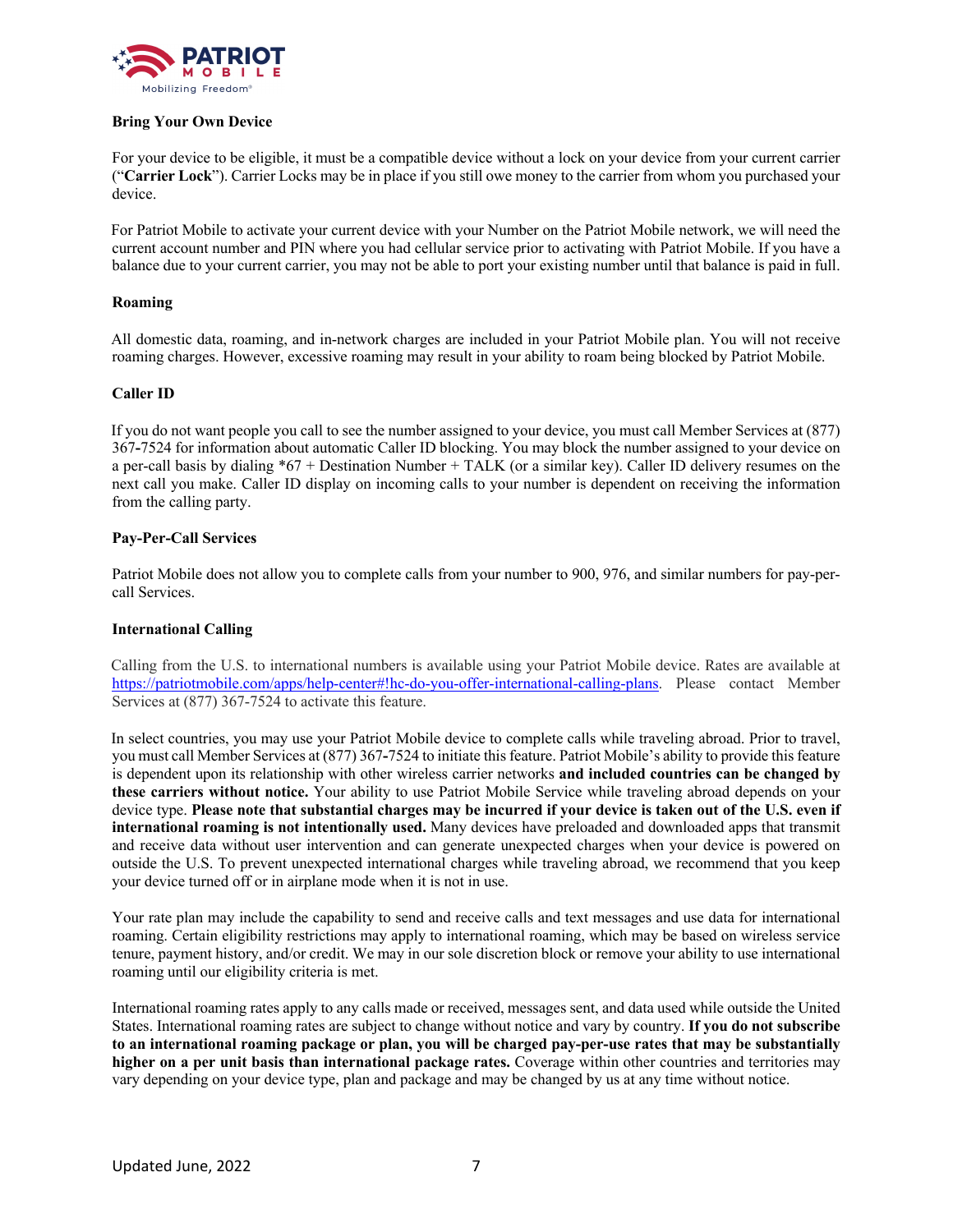

## **Lost or Stolen Equipment**

If your device or other equipment is lost or stolen, you must notify us by calling Member Services at (877) 367-7524. During the period before you notify us of the loss or theft, you are responsible for the monthly recurring charges. Upon notification to us of any loss or theft, we will place your account on hold for the Service to the Number. We may require you to give us evidence of the loss or theft (for example, through a police report or affidavit). Reactivation is at the sole discretion of Patriot Mobile. We will deactivate the Service to any Number without prior notice if we suspect any fraudulent or illegal use of the Number. You agree that you will reasonably cooperate with us in any investigations of suspected unlawful or fraudulent use.

## **Warranty Replacement**

Patriot Mobile does not manufacture devices and does not provide a device warranty. Before purchasing any device, we recommend understanding what warranty coverage (if any) applies from the manufacturer. We also recommend purchasing supplemental insurance for damage and loss. Patriot Mobile may periodically offer certified pre-owned or 'open box' devices with a limited warranty ("**Patriot Care**"). Contact Patriot Mobile for more details. Patriot Care is not sold in the following states: California, Florida, and Washington.

#### **Charges**

You are required to pay, by the due date indicated on each invoice, all charges for Services provided for the Number for each device or other equipment that our records show you activated, regardless of who uses or has possession of the device or other equipment during the provision of Services. Examples of these charges include:

- recurring monthly Service charges,
- usage charges (voice, text, data, and domestic and international),
- connection fees,
- miscellaneous charges,
- optional features you select at an extra cost, and
- taxes and other surcharges.

Charges for a call placed to or from your Number begin when you press SEND (or similar key) and end when the call is terminated. To ensure the call is terminated, you must press END (or a similar key).

Charges for voice Services are incurred in one-minute increments, and partial minutes of use are rounded up to the next highest minute. Data and MMS/SMS usage is measured in bytes, kilobytes, megabytes, and gigabytes. Bytes are rounded up to the next highest KB so you will be charged at least 1 KB for each data usage session ("**Data Session**"). Rounding occurs at the end of each Data Session, and at intermittent collection points during a Data Session. Depending on your Data Service, usage may be charged against an allowance or on a fixed price per KB, and you may be subject to limitations on the amount of data usage. When you are charged a fixed price per KB, fractional cents will be rounded up to the next cent.

#### **Billing**

Billing cycles are approximately 30 days in length. Billing cycles and dates may change from time to time. Unless we state otherwise in your Service Plan, monthly Plan Charges are invoiced one billing cycle in advance. Nevertheless, we may invoice you for usage and charges occurring before the current billing cycle if we did not previously invoice you for them. If we invoice you for usage incurred during a prior billing cycle, those minutes will be applied to your Service Plan minutes for the current billing cycle. However, if you have changed your Service Plan between the time the usage was incurred and the beginning of the current billing cycle, we will charge those minutes from the prior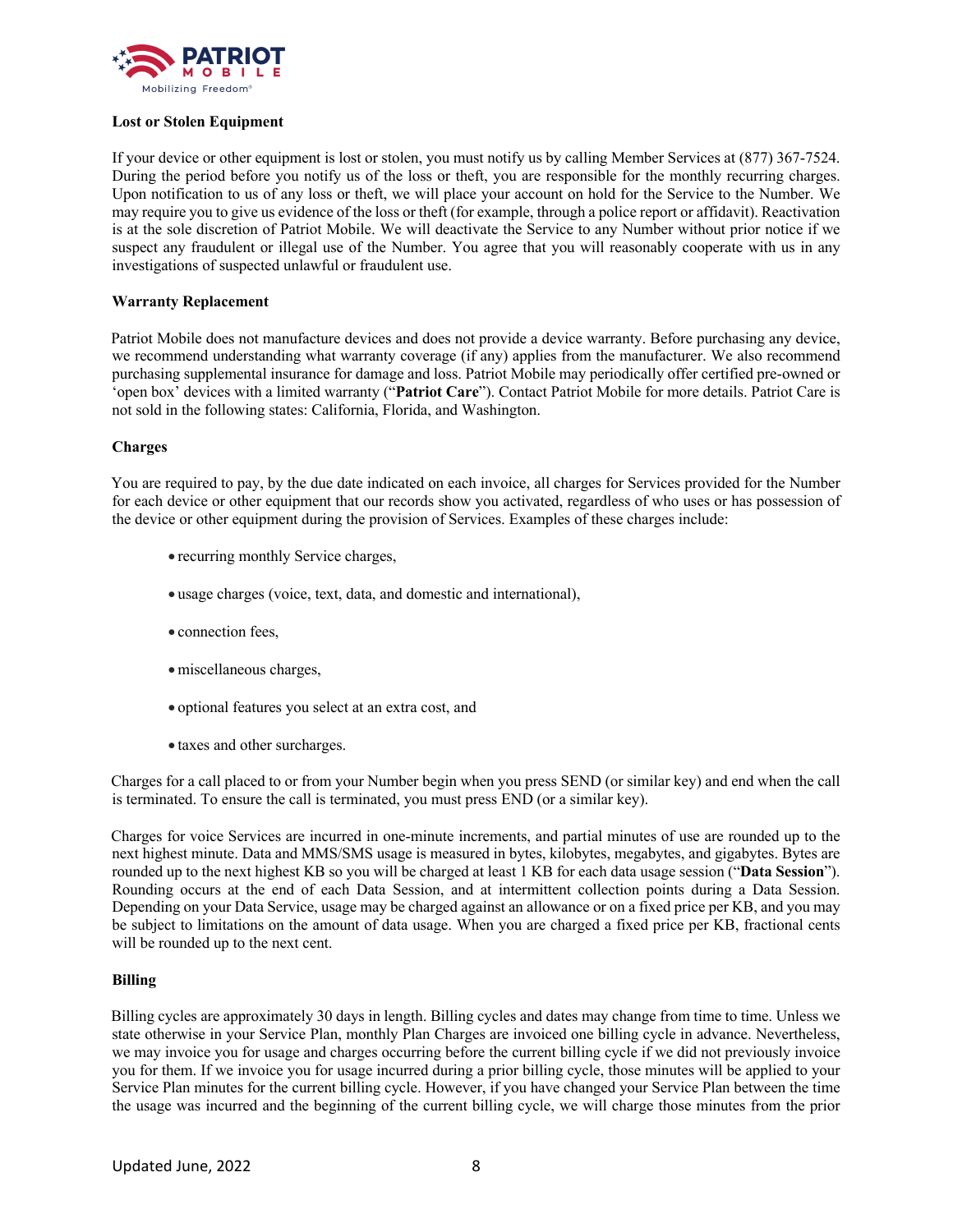

billing cycle at the applicable per minute rate set out in the Service Plan in effect at the time the usage was incurred.

# **Payments**

Your payments will be due on the "DUE DATE" reflected on your monthly billing and processed through AutoPay that will be set up upon becoming a Patriot Mobile member. If payments are not received on time, a late fee equal to **1.5% per month** (**18% per annum**) on the unpaid balance may be added to your amount due, if allowed by law in the state of your billing address. You may have to pay a **\$30 fee** to reactivate Service if your Service is terminated, or a **\$15 fee** to reconnect Service if it is interrupted for non–payment or suspended for any reason. Patriot Mobile's acceptance of late or partial payments does not waive any of our rights to insist upon payment of the full amount due. You will also be charged a fee for each and any check or other instrument (including credit card charge-backs) returned unpaid for any reason (subject to applicable law and except as may otherwise have been expressly agreed in writing).

If you fail to pay on time and Patriot Mobile refers your account(s) to a third party for collection, a collection fee will be assessed and due at the time of the referral to the third party. The fee will be calculated at the maximum percentage permitted by applicable law, not to exceed 18% per annum. Subject to, and insofar as not contrary to applicable law, we will not be responsible or liable for any negative or adverse consequences that may arise as a result of our reporting your Account or payment information or history to any third-party credit reporting or collections agency.

# **AutoPay**

Enrollment in AutoPay is required to initiate Service with Patriot Mobile and must be maintained as a condition to use of the Service. By enrolling in an automatic credit card billing, automatic payment, or electronic funds transfer plan, you authorize us or our agent to charge or place holds on the credit or debit card or financial institution account number you provide to us, without requiring a signed receipt. You certify you are the owner of the payment method, authorize Patriot Mobile to store this information, and authorize Patriot Mobile to automatically charge the amount of your monthly bill(s) each month on the date indicated on your monthly bill, and to charge any amounts outstanding if you cancel Service. You agree to provide Patriot Mobile with updated credit or debit card or bank account information when needed by calling Member Services at  $(877)$  367-7524 or updating such information in your Account online. You acknowledge that, if your card issuing bank participates in a card updater program and unless you opt out of this service, your bank may provide us with updated card numbers and expiration dates, and we will update our files with this information and continue to charge your card. You agree that we are not responsible for any insufficient funds or other charges you might incur as a result of any attempts to charge or place holds on your credit or debit card or to transfer funds. When payment is made by credit or debit card, payment will also be subject to the terms and conditions established by the credit or debit card issuer. If charges cannot be processed through your credit or debit card, or if your bank draft or electronic funds transfer is returned for insufficient funds, we may charge you an additional fee.

# **Advance Payments/Deposits**

We may refuse to provide Services or require an advance payment, a nonrefundable payment, a deposit, or other form of credit requirement if we determine that you may be a credit risk due to (1) your credit rating; (2) insufficient credit history; (3) previous late payments, suspension, disconnection, or restoration of Service; or (4) fraudulent or abusive use of any Services within the last five years. We may also require you to make an advance payment and/or a deposit to either (1) benefit from a device promotion, or (2) enter into a device installment plan. We will not pay interest on advance payments or deposits unless required by law. We may, however, require special payment terms, such as additional advance payments or deposits, if we determine that the initial payment was inadequate. We may establish limits and restrict Services or features as we deem appropriate and we may immediately interrupt or suspend Services until your balance is brought below the limit we set for you. Any charges you incur in excess of your limit become immediately due. Upon determination solely by Patriot Mobile of satisfactory payment history or as required by law, Patriot Mobile may begin refunding deposits through bill credits or cash payments or as otherwise determined solely by Patriot Mobile. Advance payments or deposits to enter into a device installment plan will not be returned unless you exercise one of your **14-day Trial Period Rights**. These payments will be applied toward the device's price and used to reduce your monthly installment. If you are delinquent in any payment to us, you also authorize us to report any late payment or nonpayment to credit reporting agencies.

# **Device Activation Fee**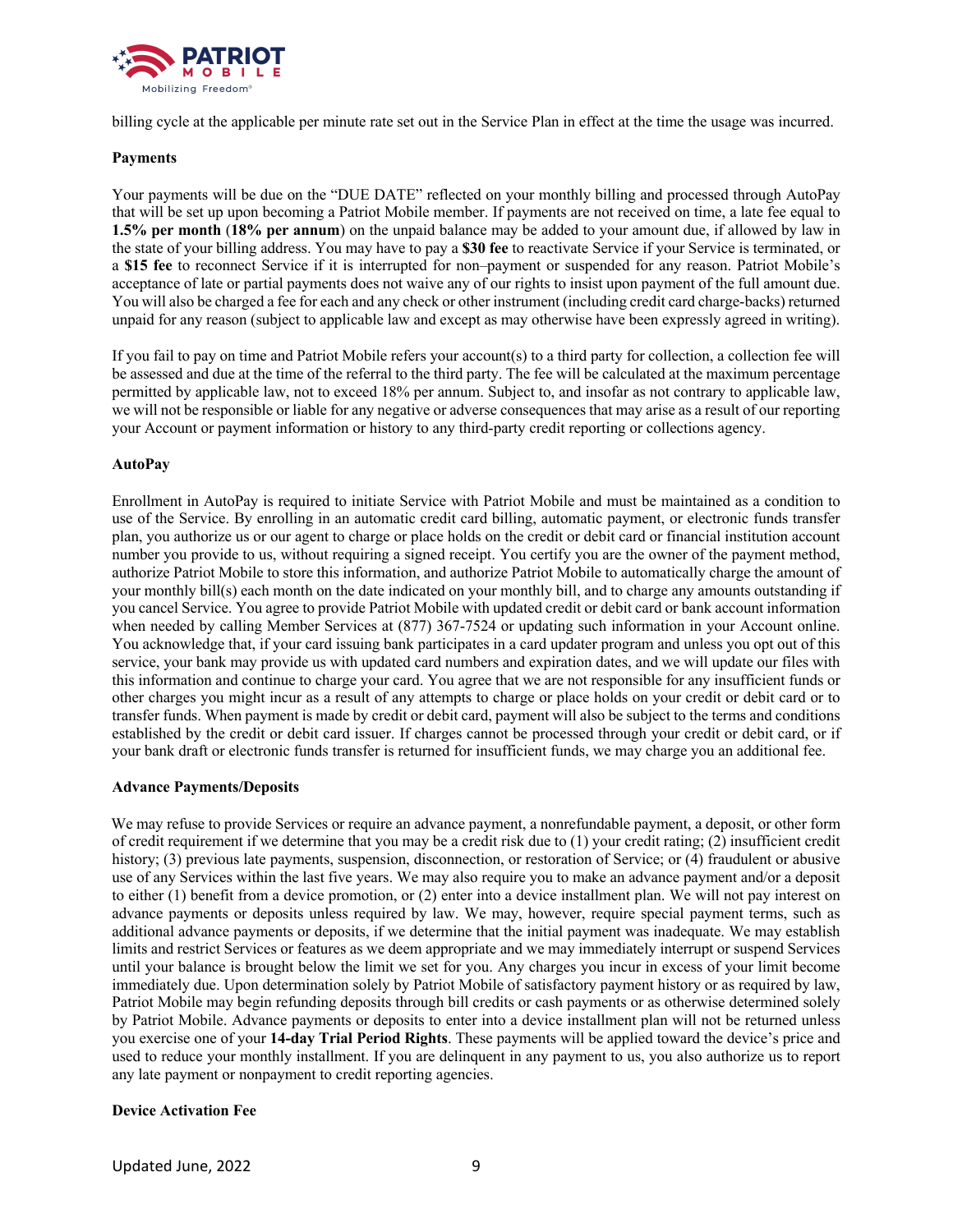

We may require you to pay a non-refundable fee when you (1) activate your Number with Patriot Mobile, (2) change the number on your existing device, or (3) activate an additional device on your existing account with a new Number. More information about applicable fees is set out in your Service Plan or can be obtained by calling Member Services at (877) 367-7524.

## **Miscellaneous Charges**

**FCC Universal Service Fee (**"**USF Fee**"**)**: The USF Fee applies to all members and is calculated as a percentage of the interstate and international charges of the member's current bill. It is based on the percentage assessed by the Federal Communications Commission ("**FCC**") on mobile carriers for the support of universal service. The USF Fee will change to match any modification made by the FCC to its charge to Patriot Mobile.

**Regulatory Charge:** The Regulatory Charge recovers some of the costs that Patriot Mobile incurs in complying with government regulations, including those that relate to mobile number portability. This charge is not a tax. The components used to calculate this charge and the charge itself may change from time to time.

## **Disputed Charges**

You are liable for all charges on an invoice unless you raise a dispute about charges invoiced to you within 90 days of the invoice's date. **If you fail to dispute charges within the 90-day time period you'll have waived your rights to dispute the bill and to participate in any legal action raising that dispute. This limitations period does not apply in any state in which such contractual notice provisions are prohibited.** 

To notify us of any dispute, call Member Services at (877) 367-7524. We will not consider calls to our sales or general business offices as notice of a dispute. You are not required to pay any properly disputed amounts while we investigate them; however, you must pay amounts not in dispute by the due date. Once we have completed our investigation, all charges that we have not removed because of the investigation are due and payable.

#### **Cancellation of Services by You**

We hope to keep you as a life-long customer, but things happen. If you need to cancel your Service here is what you need to know.

You can cancel either a month-to-month Service Plan or a minimum contract term Service Plan within 14 days from the date you either (a) accepted your product shipment, which may include a device or SIM card, or (b) activated your line, whichever is earlier without penalty, except as described in the 14-Day Trial Period and 14-Day Device Return Policy section, above without payment of an Early Termination Fee.

You can also cancel any individual line of Service on your Account or your whole Account at any time. You must pay all amounts owed for Service used prior to cancellation and through the end of the billing period, including applicable taxes, surcharges, and other fees. If you entered into an Agreement for a minimum contract term, you must also pay the Early Termination Fee and/or repay the Contract Buy-Out credit, as specified above, if you cancel a line of Service or your Account prior to the expiration of the minimum term.

#### **Termination or Suspension of Services by Patriot Mobile**

Patriot Mobile reserves the right, in its sole discretion and without notice or limitation, to limit data throughput speeds or quantities or to modify, suspend, or discontinue any function or feature of any Service, including your rates or charges, or to terminate your Service entirely, for any reason. This may include, but is not limited to, remaining in governmental and regulatory compliance (laws and policies), protecting the interests of Patriot Mobile, our suppliers, and our members, using our Service in a manner that is unlawful, infringes on intellectual property rights, harms or unduly interferes with the use of Patriot Mobile's network or systems, or otherwise constitutes a prohibited voice, text or data use, as detailed below.

The following are examples of prohibited uses that would allow Patriot Mobile to terminate your Service: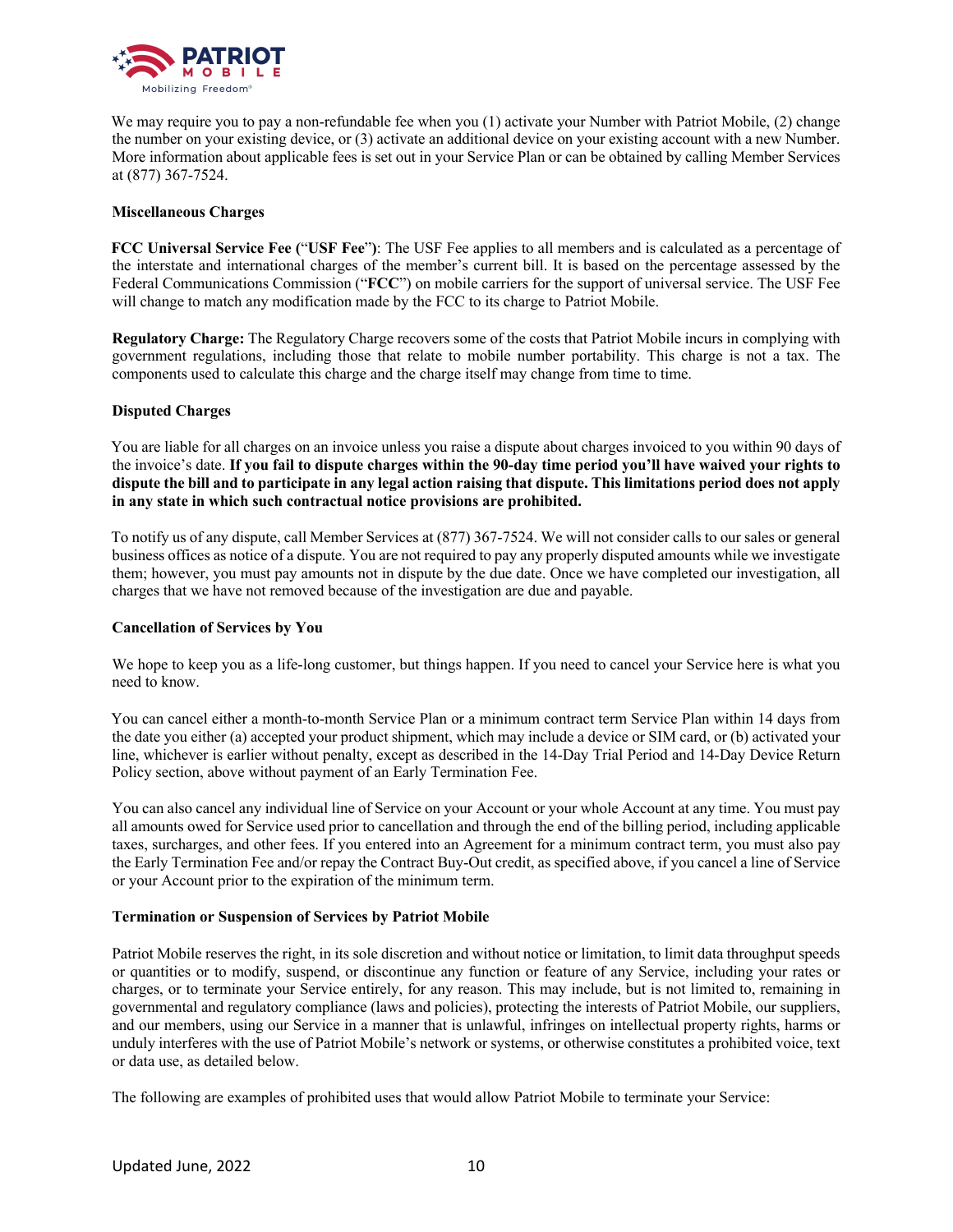

*Examples of prohibited voice use*: Patriot Mobile voice Services are provided solely for live dialogue between and initiated by two or more individuals for personal use. However, Patriot Mobile Service may not be used for any other purposes, including, but not limited to: monitoring services, the transmission of broadcasts, the transmission of recorded material, telemarketing, auto-dialed calls, other commercial uses, or other connections that do not consist of uninterrupted live dialogue between individuals.

*Examples of prohibited text use*: Patriot Mobile text Services are provided solely for live messaging purposes between two or more individuals. However, text Services may not be used for premium SMS, which utilizes short codes, SMS chat programs, monitoring Services, data transmissions, or other connections that do not consist of uninterrupted live messaging purposes between two or more individuals. If Patriot Mobile finds that you are using a text Service offering for anything other than live messaging purposes between two or more individuals, Patriot Mobile may at its option terminate your Service, block individual text messages, or, if you are subscribed to an unlimited text plan, change your plan to one with no unlimited usage components. Patriot Mobile currently supports international text messaging, but not with its unlimited text plans. Additional charges will apply for international text messaging. Patriot Mobile does not guarantee delivery of messages and reserves the right to change this offer as needed without notification. Text messages, including downloaded content, not delivered within seven (7) days, will be deleted. Patriot Mobile reserves the right to change this delivery period as needed without notification. You are charged for each part of messages that are delivered to you in multiple parts. When a single message is sent to multiple recipients, the sender is charged for one message for each recipient and each recipient is charged for the message received. Patriot Mobile reserves the right to deny or terminate Service, without notice, to anyone Patriot Mobile believes is using the Service in any manner prohibited above or whose usage of text messaging, in Patriot Mobile's sole discretion, adversely impacts Patriot Mobile's network or member Service levels. Patriot Mobile will presume you are engaging in a prohibited use in violation of this Agreement if, in Patriot Mobile's sole opinion, you are placing an abnormally high number of text messages, or if your text usage is harmful or disruptive to Patriot Mobile's network or Services.

*Examples of prohibited data use:* Patriot Mobile Data Services are provided solely for web surfing, sending and receiving email, photographs, and other similar messaging activities, and the non-continuous streaming of videos, downloading of files, or online gaming. However, our Data Services may not be used: (i) to generate excessive amounts of Internet traffic through the continuous, unattended streaming, downloading, or uploading of videos or other files, or to operate hosting Services including, but not limited to, web or gaming hosting; (ii) to maintain continuous active network connections to the Internet such as through a web camera or machine-to-machine connections that do not involve active participation by a person; (iii) to disrupt email use by others using automated or manual routines, including, but not limited to "autoresponders," "cancel bots," or other similar routines; (iv) to transmit or facilitate any unsolicited or unauthorized advertising, telemarketing, promotional materials, junk mail, unsolicited commercial or bulk email, or fax;  $(v)$  for activities adversely affecting the ability of other people or systems to use either Patriot Mobile's Services or other parties' Internet based resources, including, but not limited to, "denial of Service" attacks against another network host or individual user; (vi) for an activity that connects any device to personal computers (including without limitation, laptops), or other equipment for the purpose of transmitting wireless data over the network (unless member is using a plan designated for such usage); or (vii) for any other reason that, in our sole discretion, violates our policy of providing Service for individual use.

Regardless of the reason we terminate your Services you must pay all amounts owed for Service used prior to cancellation and through the end of the billing period, including applicable taxes, surcharges, and other fees. In addition, if you entered into an Agreement for a minimum contract term, you must also pay the Early Termination Fee and/or repay the Contract Buy-Out credit, as specified above, if we terminate your Agreement or cancel a line due to misconduct by you, including any Authorized User of your Account, prior to the expiration of the minimum term.

# **Dispute Resolution by Mandatory, Binding Arbitration**

# **PLEASE READ THIS SECTION CAREFULLY. IT AFFECTS YOUR RIGHTS**.

Most member concerns can be resolved quickly and to the member's satisfaction by calling Member Services at (877) 367-7524. In the unlikely event that Patriot Mobile's Member Services department is unable to resolve a complaint you may have to your satisfaction (or if Patriot Mobile has not been able to resolve a dispute it has with you after attempting to do so informally), we each agree to resolve disputes or claims through either binding arbitration, small claims court, your state's Public Service Commission or an appropriate federal or state governmental agency instead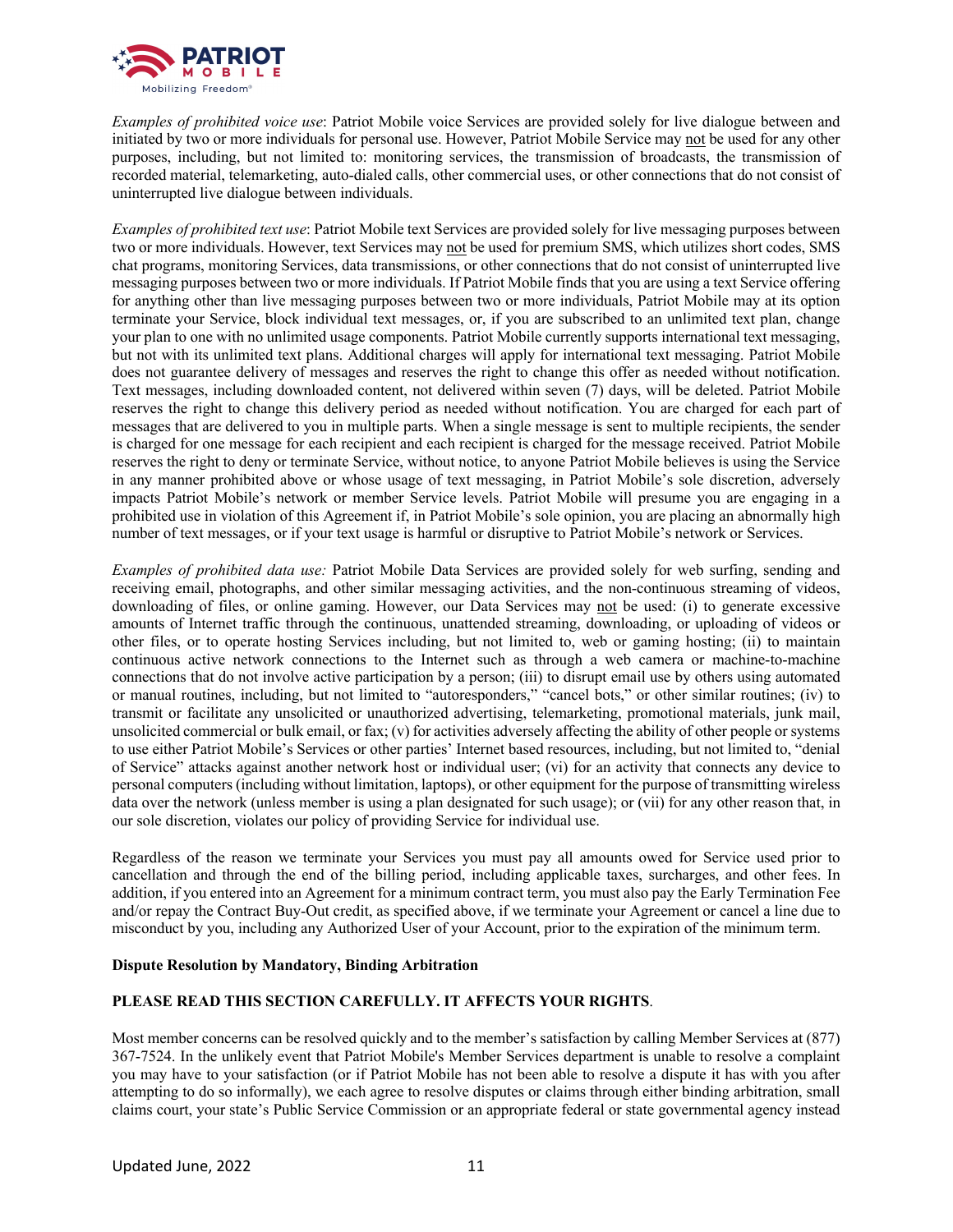

of courts of general jurisdiction. You maintain your right to file a complaint with your state's Public Service Commission regarding the Service provided and charges imposed by Patriot Mobile. Nothing in this paragraph or this Agreement in any way eliminates or abridges that right. Arbitration is more informal than a lawsuit in court. Arbitration uses a neutral arbitrator instead of a judge or jury, allows for more limited discovery than in court, and is subject to very limited review by courts. Arbitrators can award the same damages and relief that a court can. The arbitrator's decision and award are final and binding, with some exceptions under the Federal Arbitration Act ("**FAA**"). Judgment on the award may be entered in any court with jurisdiction. Any arbitration under this Agreement will take place on an individual basis; class arbitrations and class actions are not permitted.

## **Arbitration Agreement**

Patriot Mobile and you agree to resolve all disputes and claims between us through either arbitration or the filing of a complaint with your state's Public Service Commission or an appropriate federal or state governmental agency. This Agreement to arbitrate is intended to be broadly interpreted. The term "**disputes**," as used in this Agreement, includes, but is not limited to:

- all claims arising out of or relating to any aspect of the relationship between us, whether based in contract, tort, statute, fraud, misrepresentation, or any other legal theory (including but not limited to claims under the Telephone Consumer Protection Act, and other federal and state statutes);
- claims that arose before this or any prior Agreement (including, but not limited to, claims relating to advertising);
- claims that are currently the subject of purported class action litigation in which you are not a member of a certified class; and
- claims that may arise after the termination of this Agreement.

References to "**Patriot Mobile**" and "**us**" include our respective subsidiaries, affiliates, representatives, employees, predecessors in interest, successors, and assigns, as well as all authorized or unauthorized users or beneficiaries of Services or devices under this or prior Agreements between us. Notwithstanding the foregoing, either party may bring an individual action in small claims court. This arbitration Agreement does not preclude you from bringing issues to the attention of federal, state, or local agencies, including, for example, the Federal Communications Commission. Such agencies can, if the law allows, seek relief against us on your behalf. You agree that, by entering into this Agreement, you and Patriot Mobile are each waiving the right to a trial by jury or to participate in a class action. This Agreement evidences a transaction in interstate commerce, and thus the Federal Arbitration Act governs the interpretation and enforcement of this provision. This arbitration provision shall survive termination of this Agreement.

The FAA applies to this Agreement and arbitration provision. We each agree that the FAA's provisions – not state law – govern all questions of whether a dispute is subject to arbitration.

A party who intends to seek arbitration must first send to the other, by certified mail, a written Notice of Dispute ("**Notice**"). The Notice to Patriot Mobile should be addressed to CFO, Patriot Mobile LLC, 3341 Regent Boulevard, Suite 130 Box 352, Irving TX 75063 ("**Notice Address**"). The Notice must (a) describe the nature and basis of the claim or dispute, and (b) set forth the specific relief sought ("**Demand**"). If Patriot Mobile and you do not reach an agreement to resolve the claim within 30 days after the Notice is received, you or Patriot Mobile may commence an arbitration proceeding. During the arbitration, the amount of any settlement offer made by Patriot Mobile, or you shall not be disclosed to the arbitrator until after the arbitrator determines the amount, if any, to which you or Patriot Mobile is entitled ("**Award**").

The arbitration will be governed by the Commercial Arbitration Rules and the Supplementary Procedures for Consumer-Related Disputes (collectively, "**AAA Rules**") of the American Arbitration Association ("**AAA**"), as modified by this Agreement, and will be administered by the AAA. The AAA Rules are available online at www.adr.org, by calling the AAA at 1-800-778-7879, or by writing to the Notice Address. The arbitrator is bound by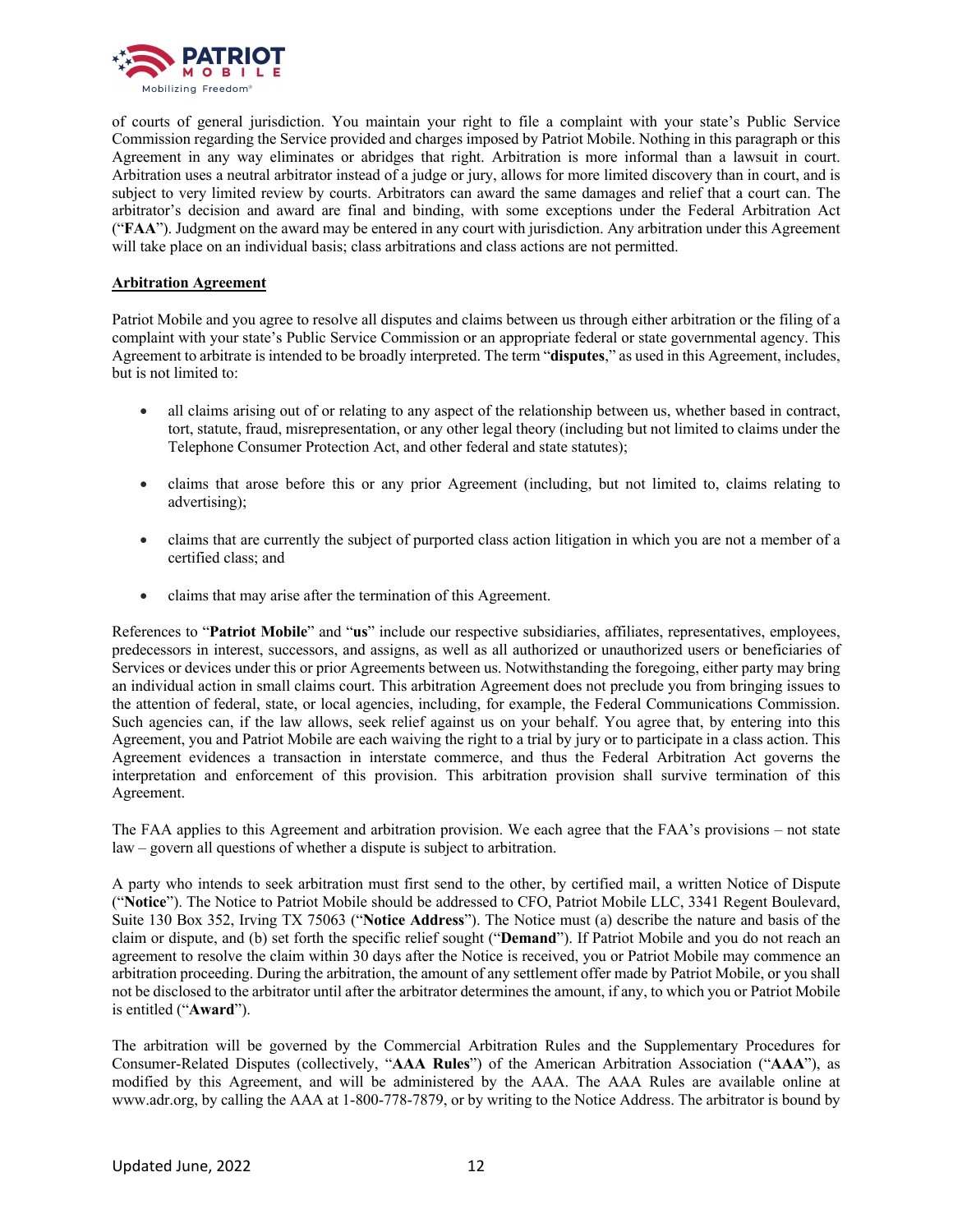

the terms of this Agreement. All issues are for the arbitrator to decide, except issues relating to the scope and enforceability of the arbitration provision are for the court to decide. Unless Patriot Mobile and you agree otherwise, any arbitration hearings will take place in Tarrant County, Texas. If your claim is for \$10,000 or less, we agree that you and we will jointly choose whether the arbitration will be conducted solely based on documents submitted to the arbitrator, through a telephonic hearing, or by an in-person hearing as established by the AAA Rules. If your claim exceeds \$10,000, the right to a hearing will be determined by the AAA Rules. Regardless of the way the arbitration is conducted, the arbitrator shall issue a reasoned written decision sufficient to explain the essential findings and conclusions on which the Award is based. Except as otherwise provided for herein, the party filing the claim will pay all AAA filing, administration, and arbitrator fees for any arbitration initiated in accordance with the Notice requirements above. If the arbitrator finds that either the substance of your claim or the relief sought in the Demand is frivolous or brought for an improper purpose (as measured by the standards set forth in Federal Rule of Civil Procedure 11(b)), then the payment of all such fees will continue to be your obligation. Additionally, you agree to reimburse Patriot Mobile for all monies previously disbursed by it that are otherwise your obligation to pay under the AAA Rules. In addition, if you initiate an arbitration in which you seek more than \$75,000 in damages, the payment of these fees will be governed by the AAA Rules.

If, after finding in your favor in any respect on the merits of your claim, the arbitrator issues you an Award, then Patriot Mobile will:

- pay you the amount of the Award;
- reimburse you the AAA filing fee, administration fee, and arbitrator fees for any arbitration associated with your claim in arbitration; and
- pay your attorney, if any, the amount of attorneys' fees, and reimburse any expenses (including expert witness fees and costs) that your attorney reasonably accrues for investigating, preparing, and pursuing your claim in arbitration ("**Attorney Premium**").

The arbitrator may make rulings and resolve disputes as to the payment and reimbursement of fees, expenses, the Award and Attorney Premium at any time during the proceeding and upon request from either party made within 14 days of the arbitrator's ruling on the merits.

The right to attorneys' fees and expenses discussed in the paragraph above supplements any right to attorneys' fees and expenses you may have under applicable law. Thus, if you are entitled to a larger amount under the applicable law, this provision does not preclude the arbitrator from awarding you that amount. However, you may not recover duplicative awards of attorneys' fees or costs.

The arbitrator may award declaratory or injunctive relief only in favor of the individual party seeking relief and only to the extent necessary to provide relief warranted by that party's individual claim. YOU AND PATRIOT MOBILE AGREE THAT EACH MAY BRING CLAIMS AGAINST THE OTHER ONLY IN YOUR OR ITS INDIVIDUAL CAPACITY AND NOT AS A PLAINTIFF OR CLASS MEMBER IN ANY PURPORTED CLASS OR REPRESENTATIVE PROCEEDING. Further, unless both you and Patriot Mobile agree otherwise, the arbitrator may not consolidate more than one person's claims and may not otherwise preside over any form of a representative or class proceeding. If this specific provision is found to be unenforceable, then the entirety of this arbitration provision shall be null and void.

Notwithstanding any provision in this Agreement to the contrary, we agree that if Patriot Mobile makes any future change to this arbitration provision (other than a change to the Notice Address) during your Service, you may reject any such change by sending us written notice within 30 days of the change to the Notice Address provided above. By rejecting any such future change to this provision, you agree that you will arbitrate any dispute between us in accordance with the language of this provision.

# **Limitation of Liability**

Except as otherwise stated in this section, our sole liability to you for any loss or damage arising out of providing or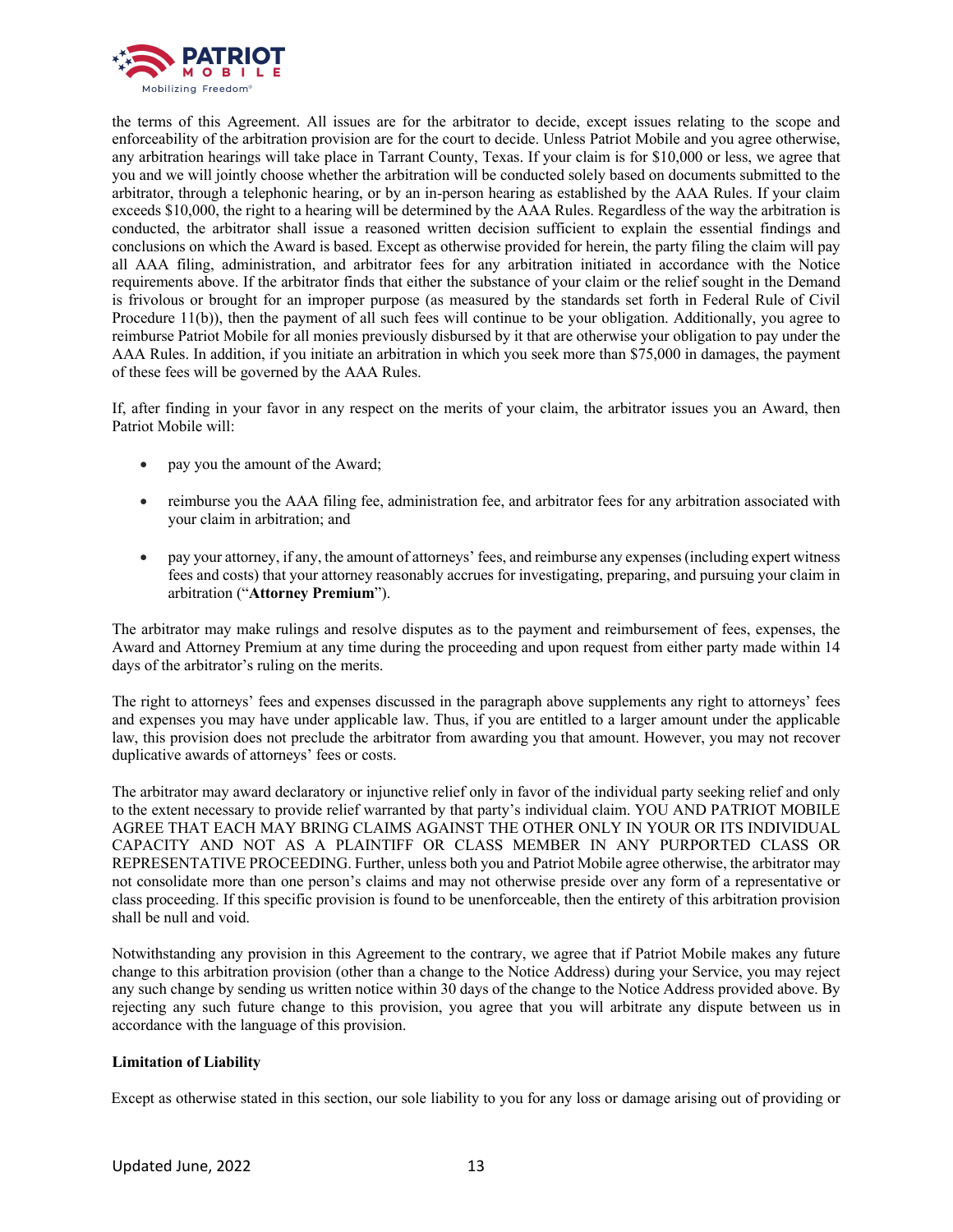

failing to provide Services (including mistakes, omissions, interruptions, delays, errors, or defects) does not exceed:

- where the case relates to a specific piece of equipment, the prorated monthly recurring charge ("**MRC**") for Service to the piece of equipment during the affected period, or
- where the case does not relate to a specific piece of equipment, the prorated MRCs of your Service to you during the affected period.

Patriot Mobile is not liable for any damage arising out of or in connection with the following:

- your negligent or intentional act or omission;
- any act or omission of any telecommunications service or other service provider other than Patriot Mobile;
- any act or omission of any third party or independent contractor that offers products or services in conjunction with or through your Service;
- any lack of Service availability in any specific country or particular location within a country;
- any directory listing;
- any dropped calls;
- any late or failed message delivery;
- traffic or other accidents, or any health-related claims allegedly arising from the use of services, devices, equipment, or accessories used in connection with your Service;
- the use of Patriot Mobile Data Service, including the accuracy or reliability of any information obtained from the Internet using Patriot Mobile Data Service, or Internet services, content, or applications not supported by Patriot Mobile;
- any interruption or failure of 911 or E911 emergency services or identification of the number, address, or name associated with any person accessing or attempting to access emergency services from your device;
- any Mobile Content you install on your device or other equipment;
- the installation or repair of any products or equipment by parties who are not our authorized employees or agents; and/or
- any use of your device or other equipment whether authorized by you.

This section survives the termination of this Agreement.

#### **Indemnification**

You agree to indemnify and defend us, our partners, directors, officers, employees, and agents from and against any claim, action, damage, liability and expense arising out of or in connection with: (1) your acts or omissions that occur in connection with your use of the Service or equipment used in connection with the Service; or (2) any communications you make or receive using the Service. This indemnification extends to and includes any attorneys' fees and costs incurred by us arising from any actions or claims to which this indemnification applies, or from contesting the applicability of this provision. This section survives the termination of this Agreement.

## **No Consequential or Other Damages**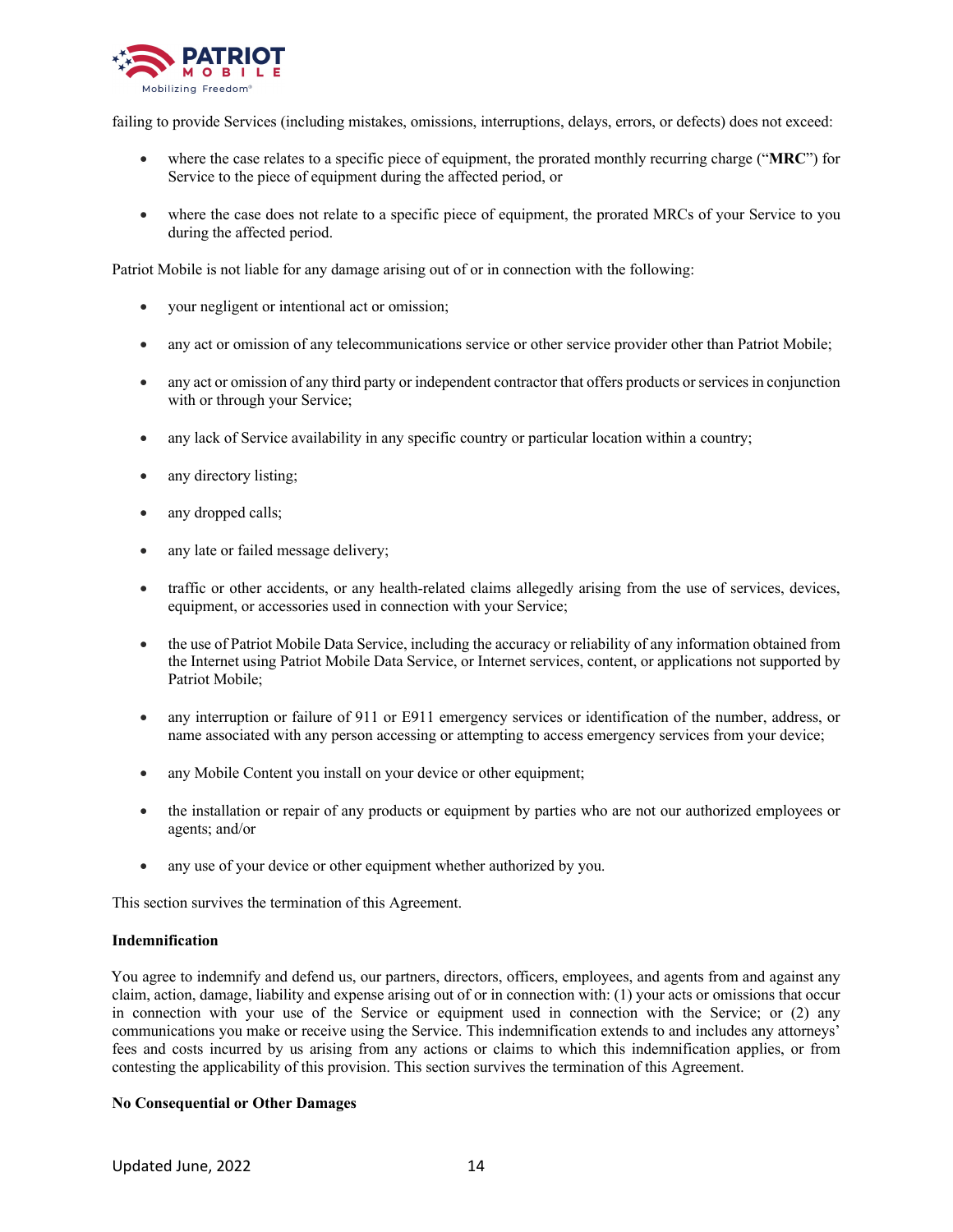

PATRIOT MOBILE WILL NOT BE LIABLE FOR ANY INCIDENTAL, CONSEQUENTIAL, PUNITIVE OR SPECIAL DAMAGES FOR ANY CAUSE OF ACTION ARISING OUT OF OR IN CONNECTION WITH PROVIDING OR FAILING TO PROVIDE SERVICE, DEVICES OR OTHER EQUIPMENT USED IN CONNECTION WITH THE SERVICE. CONSEQUENTIAL, INCIDENTAL, AND INDIRECT DAMAGES INCLUDE, WITHOUT LIMITATION, LOST PROFITS, LOSS OF BUSINESS OR BUSINESS OPPORTUNITY, OR COST OF REPLACEMENT PRODUCTS AND SERVICE, WHETHER OR NOT THE OTHER PARTY WAS AWARE OR SHOULD HAVE BEEN AWARE OF THE POSSIBILITY OF THESE DAMAGES. THIS SECTION SURVIVES TERMINATION OF THIS AGREEMENT.

## **Disclaimer of Warranties**

We make no representations or warranties, express or implied, including, to the extent permitted by applicable law, any implied warranty of merchantability or fitness for a particular purpose, about your Service, your wireless device, or any applications you access through your wireless device. We do not warrant that your wireless device will work perfectly or will not need occasional upgrades or modifications, or that it will not be negatively affected by networkrelated modifications, upgrades, or similar activity. We also do not warrant or guaranty that Service will available in any country, or particular location in a country and **Patriot Mobile shall not be liable, whether in contract, warranty, strict liability, tort, or otherwise, based in whole or part, on gaps in Service**. If you download or use applications, services or software provided by third parties (including voice applications), 911 or E911, or other calling functionality, may work differently than Services offered by us, or may not work at all. Please review all terms and conditions of such third–party products. Patriot Mobile is not responsible for any third-party information, content, applications, or services you access, download, or use on your device. You are responsible for maintaining anti-virus and other Internet security protections when accessing these third–party products or services. This section survives the termination of this Agreement.

#### **Assignment**

Patriot Mobile may assign this Agreement or parts of this Agreement to any non-affiliated third party without your consent and without notice to you, but you cannot assign the Agreement or any rights or legal claims arising from it without our prior written permission. Upon any assignment of this Agreement by Patriot Mobile, all references in this Agreement to "**Patriot Mobile**," "**we**," "**us**," or "**our**" shall refer solely to the assignee of this Agreement and shall no longer refer to Patriot Mobile or its affiliates. From the date of an assignment by Patriot Mobile, Patriot Mobile will no longer be your service provider and the assignee shall be responsible for providing your services. You acknowledge and agree that Patriot Mobile will have no liability or obligation to you if this Agreement is assigned by Patriot Mobile, and your recourse for any liabilities or obligations shall be solely limited to the assignee of this Agreement.

#### **No Third-Party Beneficiaries**

Except as stated in this Agreement, anyone who uses or benefits from your Services is not a third-party beneficiary who can enforce this Agreement against you, us, or anyone else.

# **Operational Limits/Force Majeure**

Patriot Mobile's ability to provide Services to you is subject to the availability and the operational limitations of the requisite equipment and associated facilities, including third party networks that Patriot Mobile does not control. You understand and agree that Service may be temporarily refused, interrupted, curtailed or otherwise limited because of transmission limitations caused by any factor, including, but not limited to, physical obstructions; network congestion; atmospheric, environmental or topographical conditions; system and/or facilities interference, limitations or constraints; or system and/or facilities changes, modifications, updates, relocations, repairs, maintenance or other similar activities necessary for the proper or improved operation of the facilities. You further understand that You may encounter temporary capacity-constraint-related symptoms, such as excessive call blocking, call dropping, or data-throttling in highly concentrated usage locations. Patriot Mobile shall not be liable for any such temporary interruptions, delays, or capacity constraints.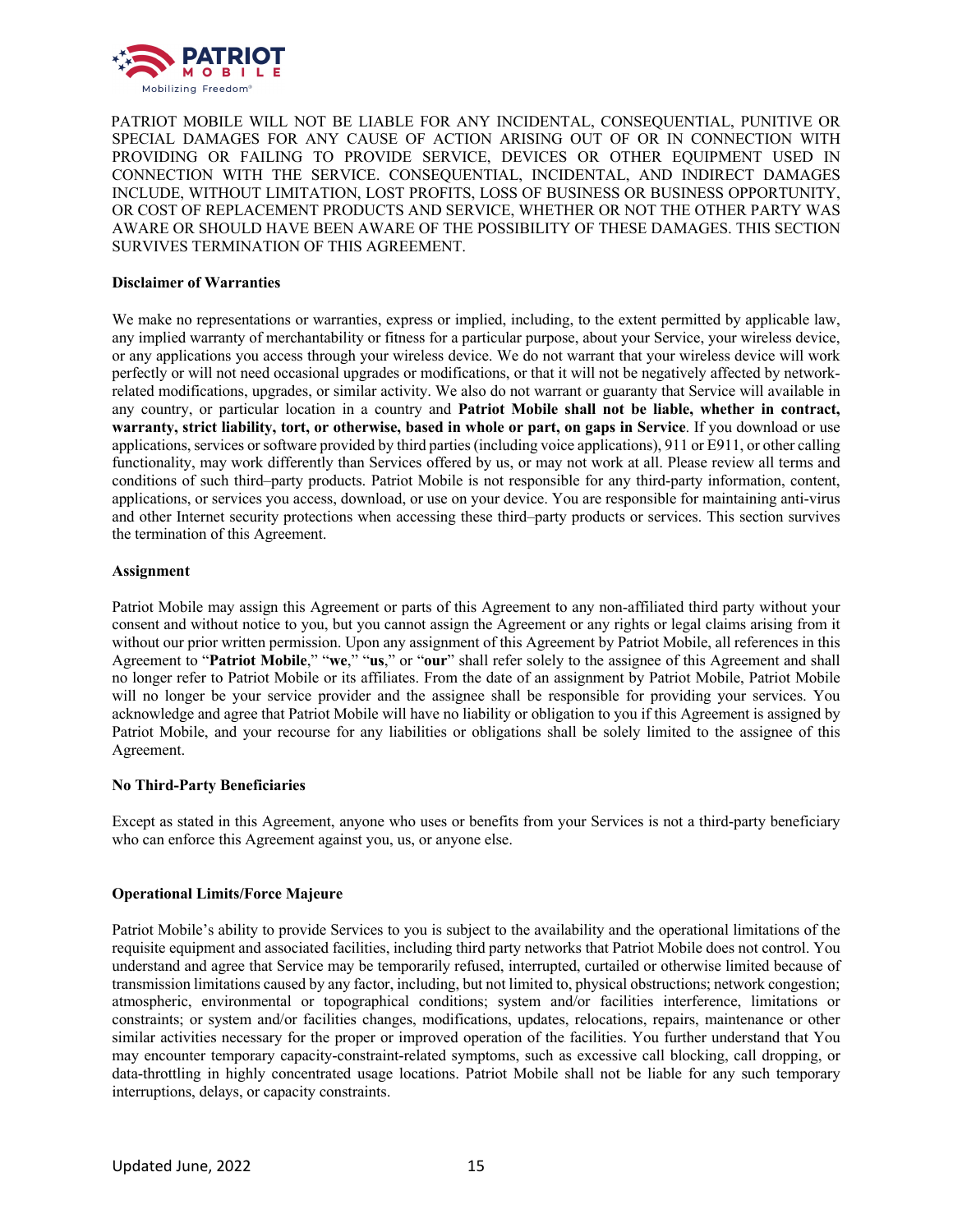

In addition, Patriot Mobile is not responsible for interruptions or delays caused by events outside its control, such as war, acts or threats of terrorism, civil disorder, labor strikes or disruptions, natural disasters (including fires, floods, earthquakes, and severe weather), medical epidemics, pandemics or outbreaks, destruction of network facilities or transportation infrastructure, or any other events beyond Patriot Mobile's reasonable control.

This section survives the termination of this Agreement.

## **No Waiver**

The failure of either of us to enforce any right or remedy available under this Agreement is not a waiver of the right or remedy for any other breach or failure by the other party. If we waive any requirement in any one instance, it is not a general waiver of that requirement and does not amend this Agreement.

## **Choice of Law**

This Agreement is governed by and construed under the laws of the state of Texas, except to the extent that such law or laws is preempted by or inconsistent with applicable Federal law. This section survives the termination of this Agreement.

## **Severability**

If any provision of this Agreement is found to be unenforceable, the remaining provisions will remain in full force and effect.

## **Survivability**

The provisions of this Agreement that are contemplated to be enforceable after the termination of this Agreement survive termination of this Agreement.

# **Section Headings**

Section headings in this Agreement are for descriptive purposes only and are not used to interpret this Agreement.

#### **Entire Agreement**

This Agreement constitutes our entire agreement and supersedes any prior or contemporaneous agreements or understandings between us or any reliance on marketing materials or statements or promises by Patriot Mobile employees or agents.

#### **Notices**

You may obtain our current address for written notice by calling Member Services at 1-877-367-7524. Please address your written notice to CFO at Patriot Mobile. Written notice is deemed delivered by either certified mail, overnight mail with a tracking number showing signature received, or, if by email, by the sent date/time stamp. Email notification must be sent to support@patriotmobile.com. Addresses for notice purposes may be changed by giving notice as provided in this section.

#### **State-Specific Terms**

*California:* Unauthorized Charges: You are not liable for charges you did not authorize, but the fact that a call was placed from your device is evidence that the call was authorized. Unauthorized charges may include calls made to or from your device or other device after it was lost or stolen. Once you report to us that the device is lost or stolen, and your device is suspended, you will not be responsible for subsequent charges incurred by that device. You can report your device as lost or stolen and suspend Services without a charge by contacting Patriot Mobile Member Services at (877) 367-7524.